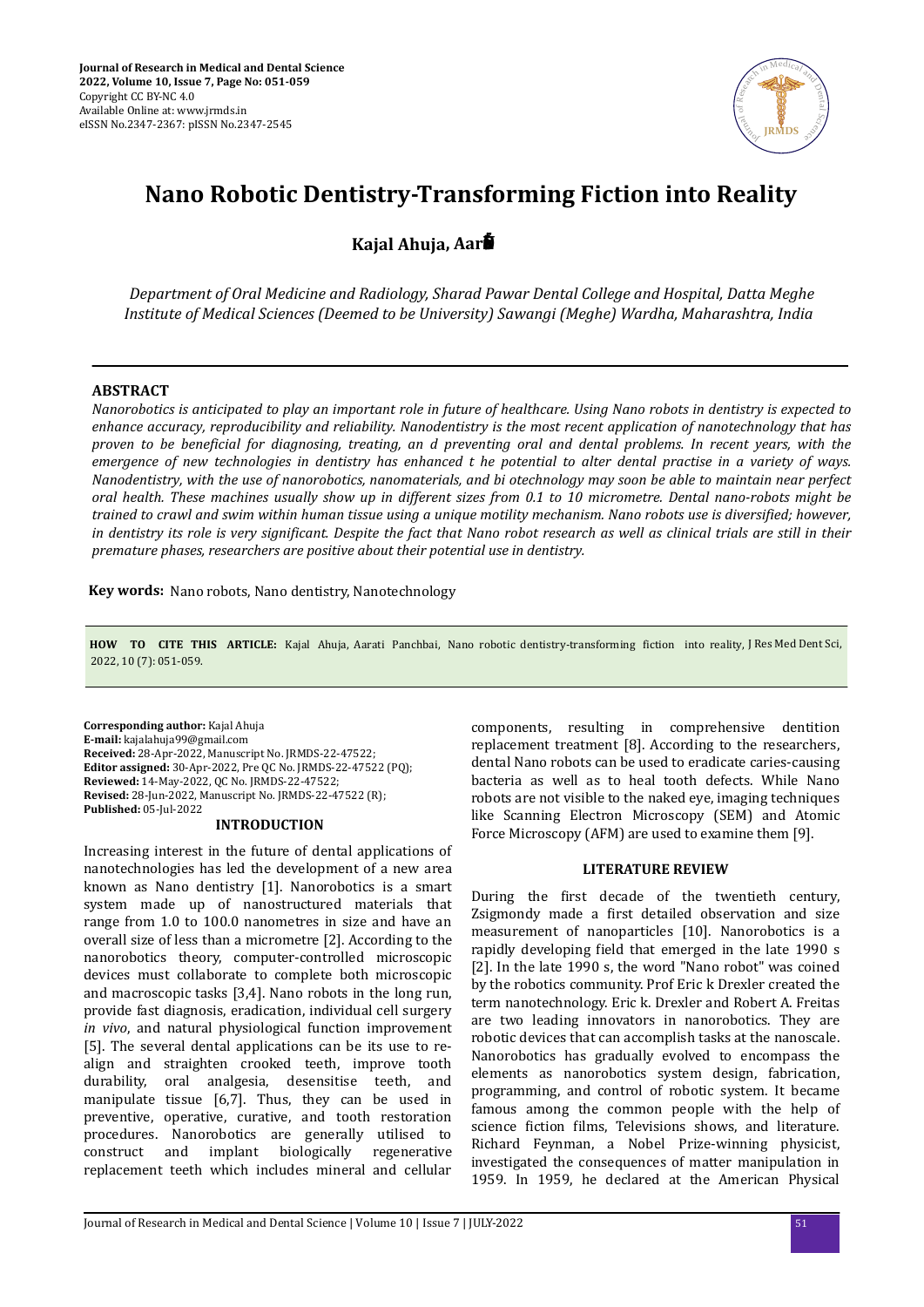Society, that "There is plenty of room in the bottom". He ended his speech by noting, "I believe this is a development that cannot be averted". Freitas presented his Nano dentistry hypothesis, which he defines as "the science and technology that allows for the preservation of excellent dental hygiene [11].

## **Mechanism of action**

Nano robots are made up of a variety of components, like carbon, hydrogen, sulphur, oxygen, Nitrogen, silicon and fluorine  $[2]$ . Carbon  $(C)$  in the form of diamond is the most prominent element on the Nano robots' outer surface [12]. The other elements are employed for a variety of purposes, including nanoscale gears and the manufacture of other components [13]. Propulsion in the body might come from glucose or other natural alternatives, along with oxygen. They have specialised biochemical or molecular components based on the work to be accomplished [14].

Nano robots may be powered by metabolizing

- Glucose
- Oxygen
- External acoustic energy

Remaining internal power might be employed to provide the required energy to the gadgets [1]. These devices might be programmed to function with on-board processors that can execute 1000 or more computations per second [12]. These computers will be able to maintain and stockpile the records and also be able to carry out pre planned activity [15]. Broadcast-type auditory signals can be used to communicate with the device. A navigational network might be implanted in the body to offer a clear image of passing Nano robots so that their whereabouts can be tracked. This makes it easier for clinicians to keep track of all the different sensors throughout the body. These Nano robots might be capable of distinguishing among various cell types by studying cell surface antigens. Chemo tactic sensors attached to particular antigens on target cells are used to achieve it. When the Nano robots have served their mission, they may be eliminated by allowing them to pass *via* normal human excretory pathways or active scavenger systems can also get rid of them [10].

## **According to current theories, dental Nano robots should be able to communicate in at least two ways**

- With the doctor who is in charge of the coordination [12].
- It should join forces with the other Nano robot.

The following are the four major components of a Nano robot

- Camera
- Payload
- **Capacitor**
- Swimming tail

Several Nano robot designs have been proposed, but multi-armed spider-like arrangement appearing to be the most optimal design since they are speedy in completing their task and are also in multitasking [15]. Diamonded structures are used to make these Nano robots [2]. The surface must be very-smooth so that when Nano robot is implanted inside the body, it does not provoke immune system, allowing them to function effectively. A Nano computer in the dental Nano robot will perform pre-programmed duties, accept process signals, communicate, and react to various tracking devices. It makes sure that Nano mechanical components work properly. The manufacturing process will include sensing devices, actuator, and control, and fuel, communication, also interfacing beyond spatial scales and in organic or biotic systems [12].

## **Applications of Nano-dentistry**

**Nanocomposites:** The use concerning Nano-particle technology into restorative material is one of the most recent advancements in composite resin [2]. Nanocomposites are created when inorganic phases in an organic or inorganic composite attain nanoscale [16,17]. Nanotechnology allows the fabrication of Nanodimensional filler particles that are introduced to composite resin either alone or in nanoclusters. Recently, researchers announced the creation of a rechargeable Nano-Amorphous Calcium Phosphate (NACP) loaded with composite resin [18]. After polishing, nanoparticles generate a composite with a smooth surface and excellent aesthetic quality. The nanoparticles not only improved the remineralizing characteristics of the composites, but they also kept the same amount of Ca and P release [20]. They're simple to work with and offer a better level of strength and abrasion resistance. It was called a "smart" material by researchers because of the constant ability to remove bacterial acids generated along tooth surfaces by releasing Ca and P, preventing secondary caries [19]. An alum inosilicate powder with average particle size of about eighty nanometres along with alumina to silica ratio of 1:4 is often used as Nano filler [21]. Since the fillers in nanocomposites are smaller than the wavelength of light, they offer a higher translucence, allowing for much more aesthetic repair with a wide range of colour possibilities. These are being used to create artificial teeth. Prosthetic teeth made of Nano-composite are more durable than acrylic teeth.

Nano diagnosis: At the molecular and cellular levels, Nano diagnostic instruments can be utilised to detect disease early [9]. Utilizing selected Nano devices and conducting multiple investigations at the subcellular scale, nanomedicine can expand the effectiveness and dependability of in-vitro investigation using human fluids and tissues samples [1]. Nano devices could be placed inside the body to confirm the appearance of disease early or to detect harmful substances, cancer cells, and other things *in vivo* [8,22].

Digital dental imaging: Digital imaging has expanded largely due to nanotechnology. In digital radiographs acquired with nanophosphor scintillators, the radiation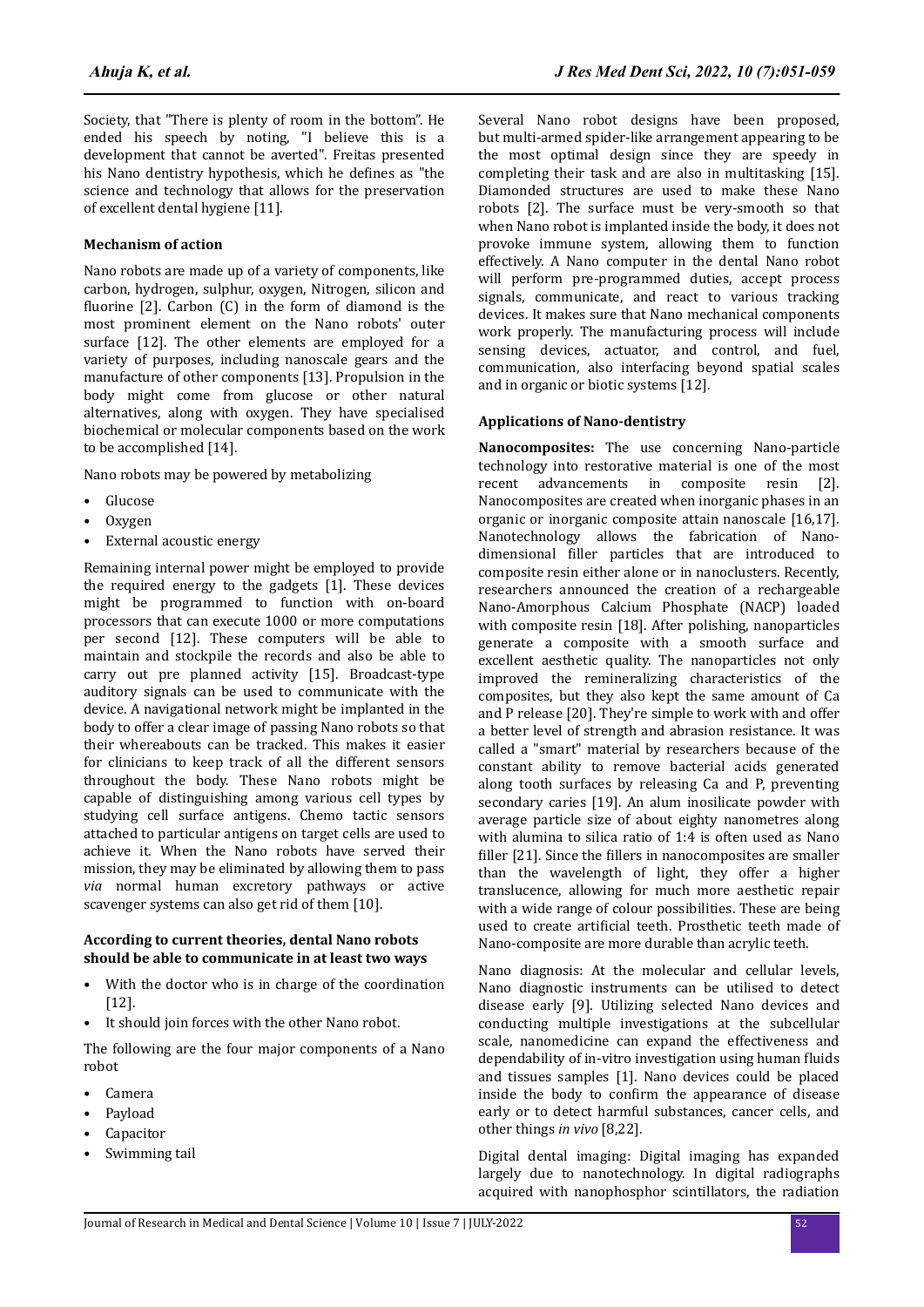dose is decreased [23]. Hence, it has augmented the image quality as well as reduced patient exposure.

## **Diagnosis and treatment of oral cancer**

The nanoelectromechanical system, oral fluid Nano sensor test, and optical Nano biosensor can all be utilized to detect oral malignancy [11]. Out of which the Nano Electro Mechanical System (NEMS) is a device that converts biochemical signals into electrical signals [2]. These are highly effective in the identification of bacteria, fungus, and viruses, as well as the diagnosis of oral cancer and diabetes mellitus [21].

## **Nano robotic dentifrice (dentifrobots)**

Use of dentifrobots is an interesting area in the field of dentistry. Using toothpaste, a sub occlusal-dwelling Nano robotic dentifrice could scan all supra gingival and subgingival surfaces [10]. It converts trapped organic materials into odourless and non-toxic fumes [2]. It also debrides calculus on a continuous basis [24].

Nano anaesthesia: Lidocaine injections are commonly utilised in dental procedures because they have a long acting time and different degrees of effectiveness, reducing patient discomfort and a variety of consequences [2]. In today's Nano dental world, a colloidal solution comprising millions of active analgesic micron-size dental robots are injected into the gingiva of the patient [21]. When Nano robots come into contact with the crown or mucosa, they can enter the pulp *via* the gingival sulcus, lamina propria, or dentinal tubules [9]. Thus, Nano robots migrate from the tooth surface to the pulp in 100 seconds [18]. As commanded by the dentist, when these robots reach the pulp, they inhibit the sensory nerves from conveying pain signals to the area that has to be treated [15]. The targeted tooth is anaesthetized as soon as the dentist clicks the key on the remote. After that, dentist commands the Nano robot to restore all sensation and re-establish nerve traffic control after the procedure is completed [11]. This method provides anxiety-free, needle-free comfort for the patient, as well as improved control over the anesthetized area [25].

Nano impression materials: Impression materials can be modified using nanomaterials [26]. Nano fillers are mixed into vinyl poly siloxanes to create one-of-a-kind siloxane impression materials [2]. The fundamental advantage of this material is that it has improved flow and hydrophilic properties, resulting in fewer defects at the margins, good model pouring, and even more accurate placement [14,27].

Orthodontic treatment: Orthodontic Nano robots can handle periodontal tissues such as gums, periodontal ligament, cementum, and alveolar bone directly, allowing for rapid and painless straightening, rotating, or vertical position changes between minutes and hours during orthodontic therapy [2,21,28]. Nanotechnology is being used to develop a novel stainless-steel wire that combines very-high strength with good deformability, corrosion resistance, and surface quality [29].

Dental hypersensitivity: Dentin hypersensitivity is a medical condition produced by pressure changes supplied hydro dynamically to the pulp inducing hypersensitivity [9,21]. This is due to hypersensitive teeth have eight times greater surface density in dentin tubules, as well as tubules with double diameter [8]. Reconstructive dental Nano robots use native biological materials to precisely and correctly restrict particular dental tubules in mins, providing patients with a speedy and permanent treatment for hypersensitivity [15].

Major tooth repair: Entire tooth replacement, including cellular and mineral components, is known as complete denture replacement [9]. Nano dental techniques involve genetic and tissue engineering, tissue-regenerating procedures for major dental repair [21]. Biologically autologous full replacement teeth are primarily manufactured and installed by nanorobotics [30,14].

Challenges: Since the domain of Nano robots has great potential in a wide range of applications, it faces many challenges and risks [15].

Bio compatibility: It is critical to design biocompatible nanomaterials that are compatible with all aspects of the human body. Smaller particles tend to be more bioactive and toxic [9]. It develops bio-compatible Nano-materials [12]. Their capacity to interact with other biological systems is boosted since they can readily pass through the skin, lungs, and, in rare circumstances, blood-brain barriers [2].

Basic engineering: The viability of serial manufacturing procedures is a concern  $[2]$ . It is difficult for them to achieve precise positioning and assembly of molecular scale parts. It's challenging to manipulate and coordinate the operations of a large number of separate microscale robots at the same time. Nanorobotics devices can now be developed and linked to the macro world for control, using modern scientific skills. These Nano robots are now used extensively in the fields of biomedicine and dentistry, particularly in the treatment of cancer [9]. It also aids in the removal of the defective section of our DNA structure, as well as some other treatments that have proven to be the most effective in saving human lives.

Cost factor: Presently, the use of nanotechnology can be considered as costly affair. Nonetheless, it has the potential to drastically lower costs while also increasing capabilities. It is used in aerospace, construction, agriculture, steel, environment, medical, transportation, and other fields to cut labour costs and save time [2]. A new application that is anticipated to be developed over the next decade will include economic, durability and high-performance gadgets. Nano-medicine intended to transform the methods of diagnosis and treatment of diseases [31].

Social issues: The public's perception of nanotechnology's acceptability is crucial in furthering nanotechnology research and its eventual integration into consumer products and beneficial applications [2]. To guarantee the public about nanotechnology products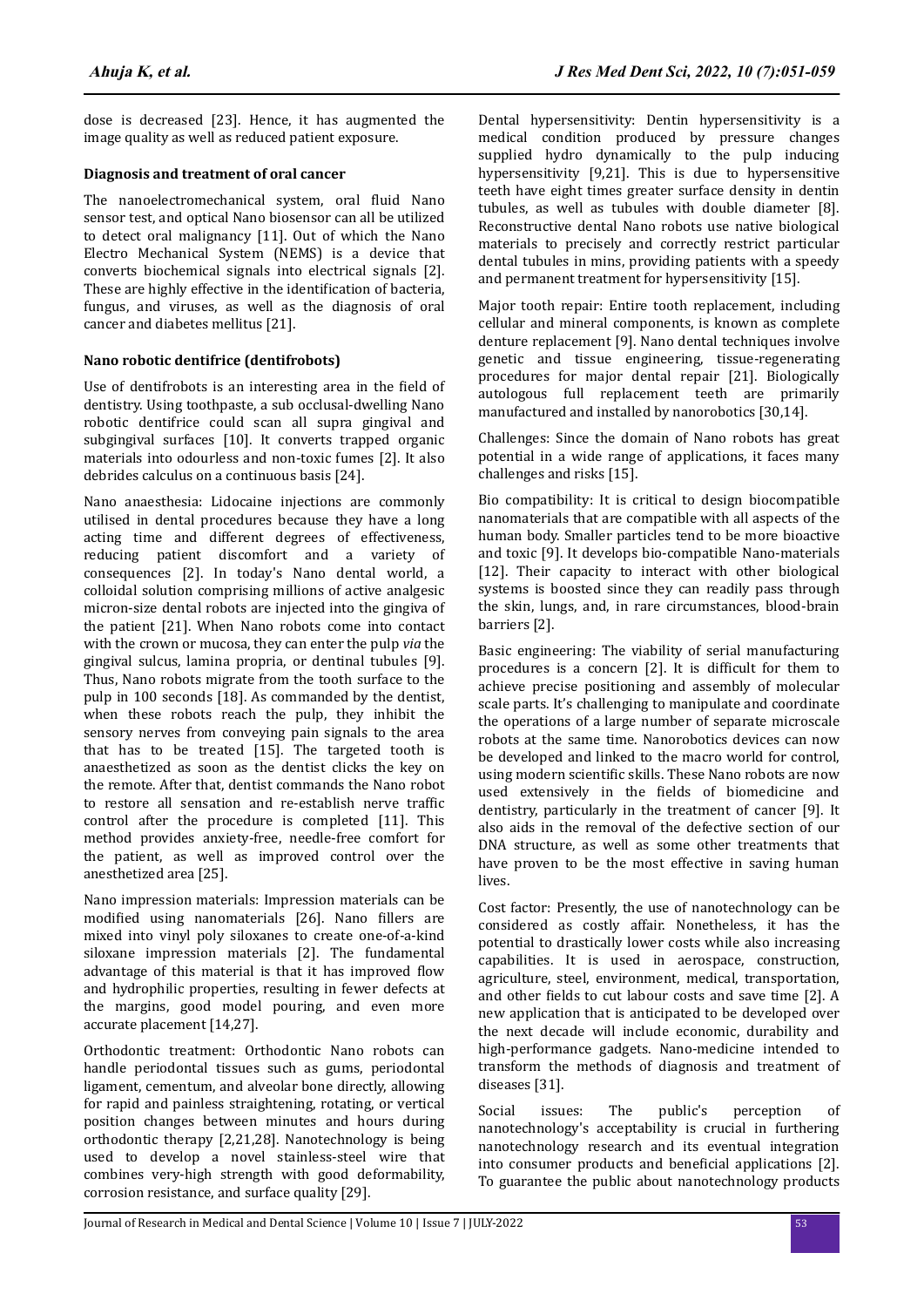would be safe, governments around the world must take effective approach to ensure that environmental, health, and safety concerns are addressed as nanotechnology research and development progresses [31].

## **Human safety and ethics**

The current condition of nanotechnology discussion necessitates the establishment of more balanced ethical perspectives [32]. Although nontoxicity is still an emerging field, several nanomaterials can cause serious medical problems. It can be the occupational hazard for the people that work for companies making nanoparticlecontaining materials who are most vulnerable [21]. The properties which enable Nano-materials to enter the body through various methods can be advantageous in the creation of targeted cancer medicines [2].

## **Advantages**

- At the cellular level, Nano robots will regenerate missing tissue
- Nano robotic probes are primarily used for disease monitoring, evaluation, and treatment
- They have the ability to detect and activate neuroelectric impulses in the body [2].

## **Disadvantages**

- Groups of Nano robots can be dangerous.
- The cost of implementation is quite expensive.
- It's challenging to maintain [13,29 33,34,35].

## **Problems for research of Nano robots in India**

- The process of making crucial decisions is extremely slow.
- Inadequate funding to support.
- Involvement of individual businesses is insufficient.
- Availability of talented workers is a barrier [36].

## **DISCUSSION**

It has been claimed in the literature that using robots in dentistry enhances accuracy, reproducibility, and reliability. Nanorobotics is anticipated to play a significant role in the healthcare industry in the future. Nanorobotics technology holds great promise for prolonging one's healthy lifetime [2]. Nano robots are effective in destroying infected cell thus aid in improving illness. It will also assist in the development of approaches for diagnosis, prevention, and treatment planning [12]. With the discovery of Nano robots, life will be simple and easy. Drug delivery technologies will be more precise and controlled. The gene therapy would also be possible [37]. Nano robots will be beneficial to dentistry in the future [38].

## **CONCLUSION**

Nano robots are expected to hold a lot of potential because their applications those are nearly limitless. Nano dentistry will result in more efficient and effective dental care. Nano robots, which were previously only seen in science fiction, are finally becoming a reality. With the use of nanotechnology in dentistry, dentistry has become less stressful for dental surgeons. It is one of the most effective techniques to maintain dental health. It also uses mechanical dentifrobots, total orthodontic realignment, hypersensitivity treatment, and other techniques to maintain oral health. More studies on this fascinating new branch of science may bring greater success in nanotechnology in the future.

#### **REFERENCES**

- 1. Babel S, Mathur S. [Nanorobotics: Headway](https://ijrst.com/admin/upload/Dec_2011_Dr.%20Shashank%20Babel.pdf) [towards dentistry](https://ijrst.com/admin/upload/Dec_2011_Dr.%20Shashank%20Babel.pdf). In J Res Sci Technology 2011; 1:1-9.
- 2. Bavani T. The application in dentistrynanocomposite. J Bioelectron Nanotechnol 2016; 1:4.
- 3. Cavalcanti A. [Manufacturing technology for](http://www.nanorobotdesign.com/article/manufacturing.pdf) [medical Nano robots.](http://www.nanorobotdesign.com/article/manufacturing.pdf) In Asia Pac Nanotechnol Forum News J 2007; 6:8-13.
- 4. Sujatha V, Suresh M, Mahalaxmi S. [Nanorobotics-A](https://www.srmjrds.in/article.asp?issn=0976-433X;year=2010;volume=1;issue=1;spage=86;epage=90;aulast=Sujatha;type=0) [futuristic approach](https://www.srmjrds.in/article.asp?issn=0976-433X;year=2010;volume=1;issue=1;spage=86;epage=90;aulast=Sujatha;type=0). SRM Univ J Dent Sci 2010; 1:86-90.
- 5. Nimbulkar G, Multani P, Balsara K, et al. [Nanotechnology in periodontal regeneration: A](https://medicopublication.com/index.php/ijfmt/article/view/12687) [review](https://medicopublication.com/index.php/ijfmt/article/view/12687). Indian J Forensic Med Toxicology 2020; 14:6796–6801.
- 6. Jaiswal T, Pisulkar SK, Kambala SS. [Evaluation of](http://www.journaldmims.com/article.asp?issn=0974-3901;year=2020;volume=15;issue=1;spage=63;epage=67;aulast=Jaiswal) [antifungal effect of maxillofacial silicone after](http://www.journaldmims.com/article.asp?issn=0974-3901;year=2020;volume=15;issue=1;spage=63;epage=67;aulast=Jaiswal) [incorporation of chitosan nanoparticles: Evidence](http://www.journaldmims.com/article.asp?issn=0974-3901;year=2020;volume=15;issue=1;spage=63;epage=67;aulast=Jaiswal) [in pharmaceutical therapeutics](http://www.journaldmims.com/article.asp?issn=0974-3901;year=2020;volume=15;issue=1;spage=63;epage=67;aulast=Jaiswal). J Datta Meghe Ins Med Sci Univ12020; 5:63–67.
- 7. Chandak PG, Ghanshyamdasj M, Chandak C, et al. Nanoparticles in Endodontics-A Review. J Evol Med Dent Sci 2021; 10:976–982.
- 8. Sarvana kumar R, Vijaylaxmi R. [Nanotechnology in](https://www.ijdr.in/article.asp?issn=0970-9290;year=2006;volume=17;issue=2;spage=62;epage=5;aulast=Kumar) [dentistry](https://www.ijdr.in/article.asp?issn=0970-9290;year=2006;volume=17;issue=2;spage=62;epage=5;aulast=Kumar). Ind J Res 2006; 17:62-65.
- 9. Freitas RA. [Nanodentistry](https://linkinghub.elsevier.com/retrieve/pii/S0002817714651801). J Am Dent Assoc 2000; 131:1559-1566.
- 10. Mehra P, Nabhi K. "[A Nanorobotics-The Changing](https://www.semanticscholar.org/paper/A-Nanorobotics-The-Changing-Face-of-Dentistry-Dr.Mehra-Nabhi/39760777efa2b98fa6003a1e59aec8d8b548a31a) [Face of Dentistry](https://www.semanticscholar.org/paper/A-Nanorobotics-The-Changing-Face-of-Dentistry-Dr.Mehra-Nabhi/39760777efa2b98fa6003a1e59aec8d8b548a31a)", In J Sci Res 2016; 5:192–201.
- 11. Zsigmondy R. [Colloids and the ultramicroscope](https://pubs.acs.org/doi/abs/10.1021/ja01938a017). J Am ChemSoc 1909; 31:951-952.
- 12. Bordoloi P, Shahira S, Ramesh A, et al. [Nanorobotic](https://www.ijmdent.com/article.asp?issn=2229-6360;year=2018;volume=8;issue=2;spage=101;epage=105;aulast=Bordoloi) [wonders: A revolutionary era in periodontics](https://www.ijmdent.com/article.asp?issn=2229-6360;year=2018;volume=8;issue=2;spage=101;epage=105;aulast=Bordoloi). Indian J Multidiscip Dent 2018; 8.
- 13. Prajapati PM, Solanki AS, Sen DJ. Importance of Nano robots in health care. Int Res J Pharm 2012; 3:122-124.
- 14. Abhilash M. Nanorobots. Int J Pharm Biosci 2010; 1:1-10.
- 15. Lumbini P, Agarwal P, Kalra M, et al. Nanorobotics in dentistry. Ann Dent Spec 2014; 2:95-96.
- 16. Chen MH. [Update on dental nanocomposites](https://journals.sagepub.com/doi/10.1177/0022034510363765). J dent res 2010; 89:549-560.
- 17. Panchbhai A, Nanotechnology in dentistry. Applications of Nanocomposite Materials in Dentistry 2018.